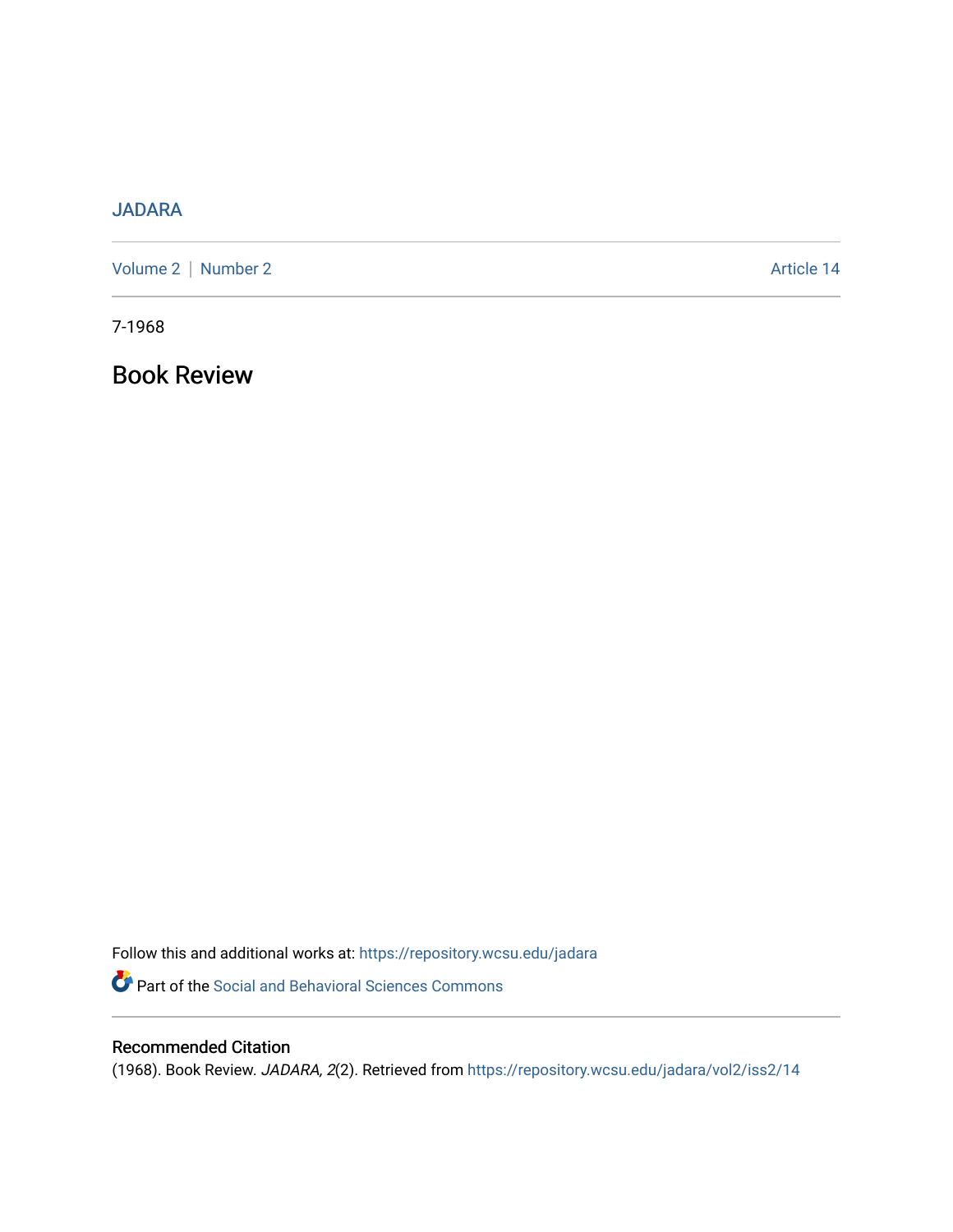## NOTES ON RECENT BOOKS

"Deaf Persons in Professional Employment," by Alan B. Crammatte. Published by Charles C Thomas, 301-327 E. Lawrence Ave., Springfield, Illinois. 186 pages. \$12.75. This new book is the final re port of a study of deaf persons in professional employment. Its de scription of the "selection of, training for and entry into professional careers as experienced by deaf persons themselves" should be a good addition to the library of rehabilitation counselors and others inter ested in the lives of exceptional deaf people. The researchers delib erately omitted deaf persons who were occupied in professions where they would perform their services for deaf people only. The research therefore takes on added meaning in that it was done among deaf persons who had achieved professional-level employment where they were in competition with normal-hearing people. The book is indexed and samples of actual letters and questionnaires used in the research are included in the appendix.

"The Law and the Deaf," by Lowell J. Myers (Edited by Max Friedman, Published by the U. S. Department of Health, Education and Welfare, Vocational Rehabilitation Administration (GPO 933- 312). 230 pages. Mr. Myers is the first person, insofar as is known, to attempt an exhaustive investigation of the legal implications of deafness. His scope is very broad; chapter titles include "Counseling Problems of the Deaf," "Deaf Persons as Witnesses," "Methods of Interpreting for the Deaf," "Insurance Matters Involving the Deaf," and dozens of other topics. There are five sections: "General Problems," "Contracts and Relationships," "Injuries and Accidents," Criminal Matters," and "Governmental and Administrative," and a total of 51 different chapters plus an Index. This book can be ob tained from the Rehabilitation Services Administration, and will be valuable to community service agencies, rehabilitation counselors, interpreters, attorneys, and judicial authorities as well as to deaf persons themselves.

"Comprehensive Mental Health Services for the Deaf," by John

1